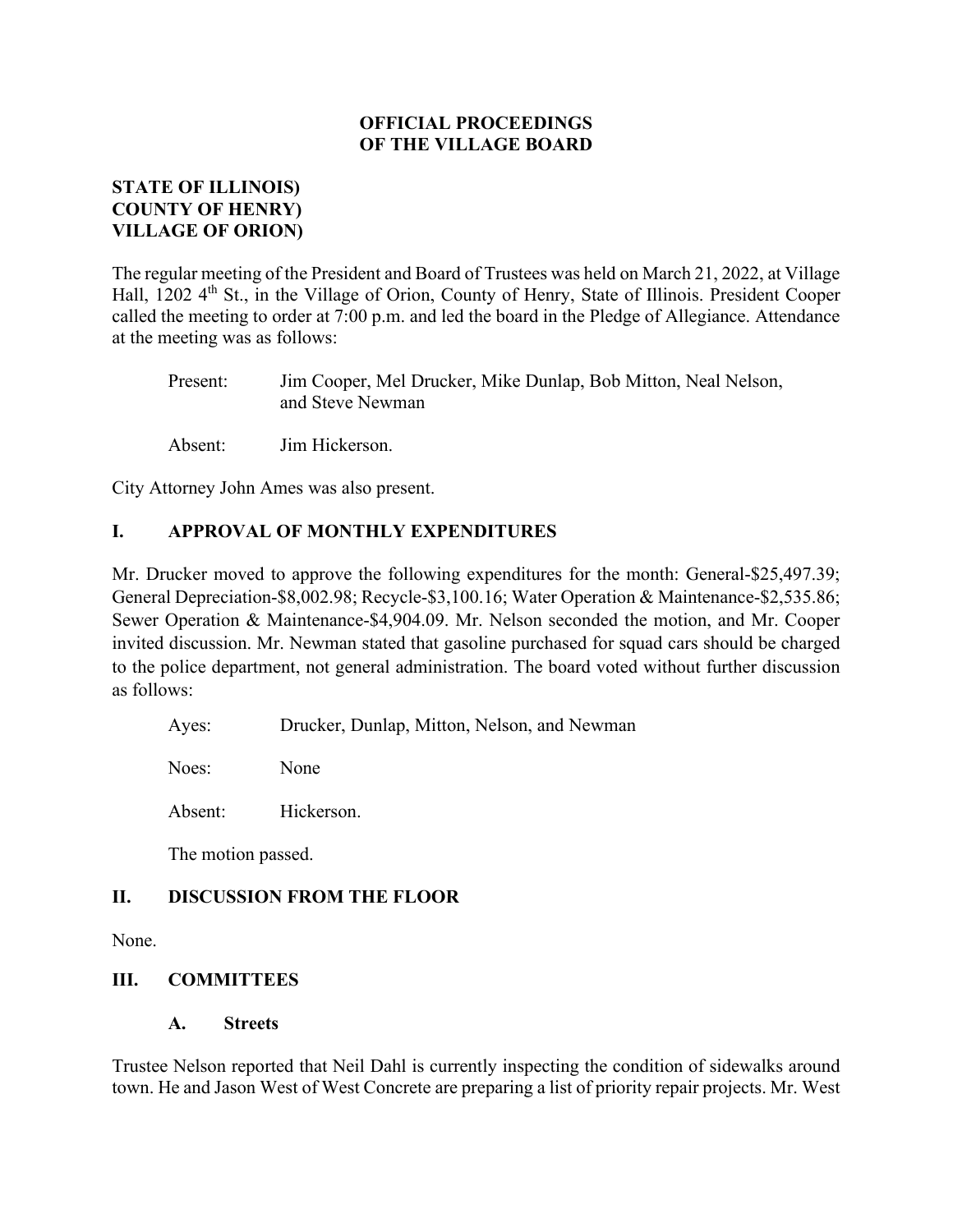### **STATE OF ILLINOIS) COUNTY OF HENRY) VILLAGE OF ORION)**

*Minutes of the meeting on March 21, 2022, continued:* 

hopes to start the repair work in April; construction will likely continue intermittently throughout the warm weather months.

Mr. Dahl's new dump truck was delivered this week; he has solicited estimates from Bonnell and Tri-State for the total cost of upfitting.

# 1. 5<sup>th</sup> Street Reconstruction Project—engineering status update

The village hired Hutchison Engineering to perform the surveying and engineering work for the  $5<sup>th</sup>$  Street reconstruction project. Mr. Nelson confirmed that the engineering services agreement includes engineering for the installation of 6-inch water mains under the long block between  $14<sup>th</sup>$ and 15<sup>th</sup> Aves. The existing water mains are 4-inches. Shane Larson and J.D. Schulte plan to meet with Mr. Nelson, Mr. Dahl, and Mr. Sandberg in early April to walk through their progress and develop a rough timeline for completion of the work.

#### **B. Sewer**

Trustee Hickerson was absent. Nothing to report.

#### **C. Water**

Trustee Drucker reported that approximately 20,000 extra gallons of water is still being pumped per day. If Mr. Sandberg does not find the source of the leak within the next month, he will ask IRWMA for assistance.

## 1. Discuss Phase II bond pay-off

This agenda item should not have been included in the water report.

#### 2. Discuss possible water and sewer rate increase

Mr. Drucker recommends that the board revisit the issue of raising the water rates. Before the COVID lockdown began in 2020, the board seriously started researching rates and solicited a study from IRWMA. There has been little to no further progress. Mr. Drucker noted that the last time the rates were raised was at least ten years ago; IRWMA, Bi-State, etc., advise municipalities to raise their rates at least 1% per year.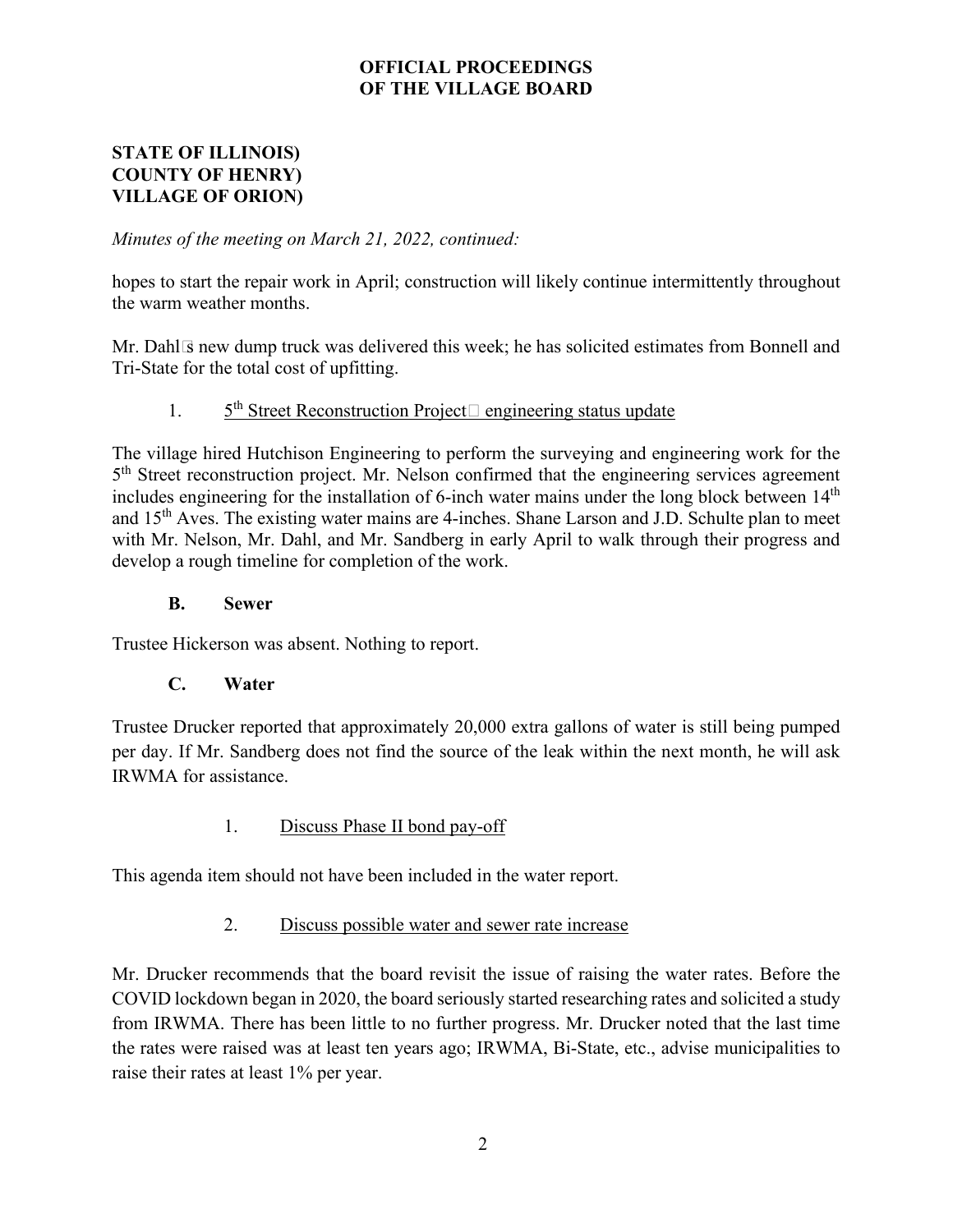### **STATE OF ILLINOIS) COUNTY OF HENRY) VILLAGE OF ORION)**

*Minutes of the meeting on March 21, 2022, continued:* 

# **D. Recreation**

Trustee Dunlap reported that the touch faucets in the park restrooms are broken. Mr. Sandberg had to order parts, but the faucets should be repaired and the restrooms open on March 22.

Mr. Dunlap and Mr. Cooper met with Thomas Smith, the high school's baseball coach, and Ashlee Amador, the high school's athletic director, to discuss a maintenance plan for the new baseball diamond at Love Park. They agreed that the village will mow the outfield 1-2 times per week, and Mr. Smith will continue to mow the infield with a push mower.

Mr. Dunlap also reported that Bush Landscaping plans to turn on the baseball diamond's irrigation system this week. He and Mr. Sandberg are waiting on a price estimate from Kymbyl Komplete Kare for fertilizer services. Mr. Sandberg arranged for an electrician to help troubleshoot electrical issues with the scoreboard. In the meantime, power to the scoreboards is shut off.

Mr. Mitton asked if Ashlee Amador planned to mow for the village again this summer. Everyone agreed that she did a wonderful job last year.

# **E. Finance**

Trustee Newman announced that the Finance Committee meeting is moved back to March 30, 2022. The committee will be reviewing the first draft of the FY 2023 budget.

# 1. Discuss increasing the annual video gaming terminal fee from \$25 to \$250 per device

The Illinois General Assembly passed a bill in 2021 increasing the maximum amount municipalities could charge annually for this fee from \$25 to \$250. The Finance Committee recommends that the board increase the amount charged by the village accordingly. Many local communities have already done so. Mr. Mitton expressed shock at the proposed increase. Mr. Newman clarified that, by law, the gaming company that owns the terminal must pay half, so the impact on local businesses is minimized. Mr. Cooper agreed that while on paper this looks like a significant tax on local businesses. However, the revenue received by local businesses from these machines is substantial; throughout the state, these gaming terminals are taking a big cut out of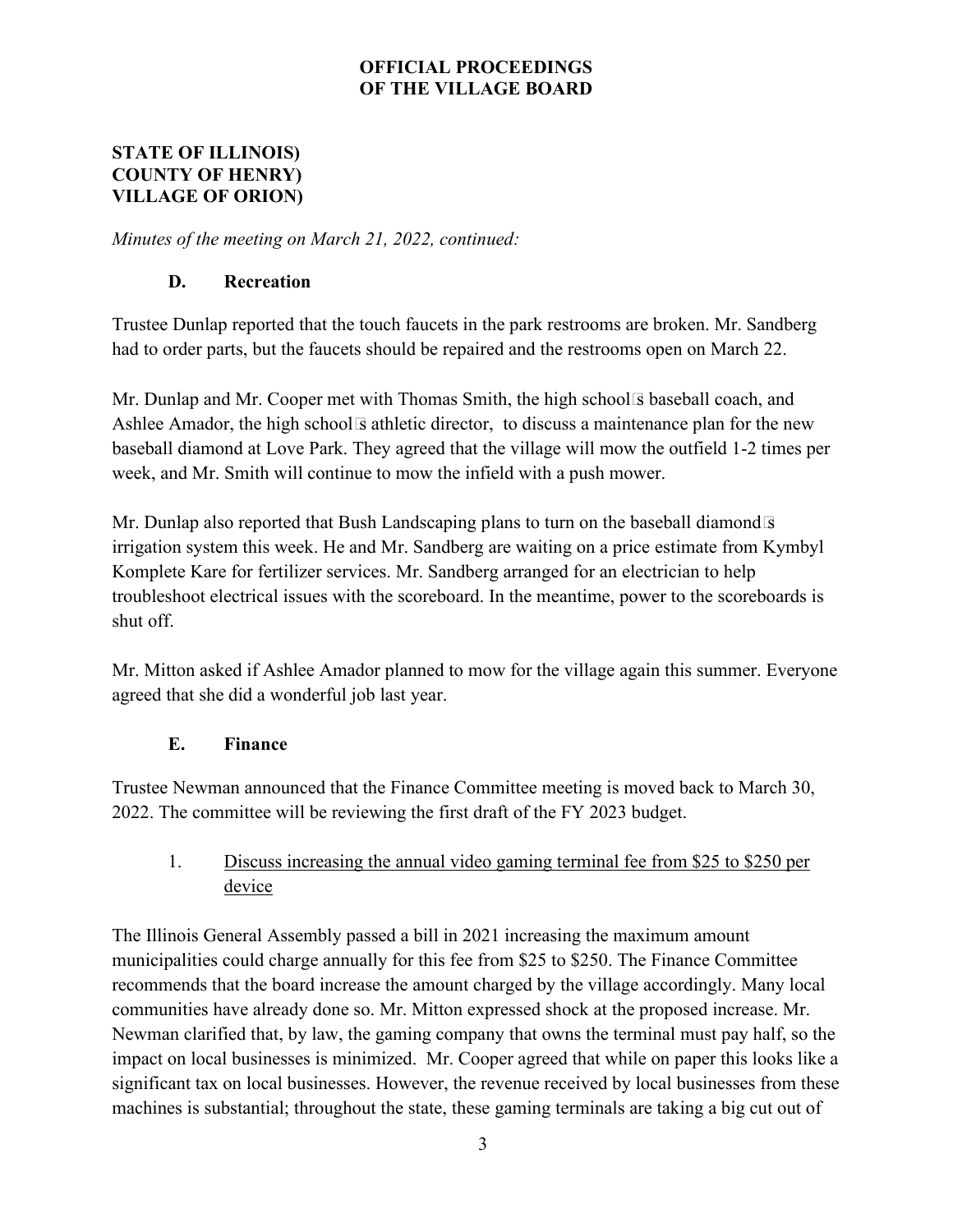### **STATE OF ILLINOIS) COUNTY OF HENRY) VILLAGE OF ORION)**

*Minutes of the meeting on March 21, 2022, continued:* 

the casinos' profits. In sum, the current \$25 fee is just not proportional. Mr. Cooper also stated that he discussed the proposed fee increase with local business owners, and they did not seem concerned.

Mr. Newman moved to approve Ordinance No. 2022-02, amending Municipal Code Chapter XIV, § 1.5, to increase the gaming terminal fee to \$250 per devise per year, effective May 1, 2022. Mr. Drucker seconded the motion and the board voted without further discussion as follows:

| Ayes:              | Drucker, Nelson, Newman |
|--------------------|-------------------------|
| Noes:              | Mitton                  |
| Abstain:           | Dunlap                  |
| Absent:            | Hickerson.              |
| The motion passed. |                         |
|                    |                         |

2. Discuss use of FY 2022 and 2023 TIF proceeds

The TIF district is set to expire in the next few years, and its extension is a large pending issue. Mr. Newman had another conversation with Paul Ostrosky recently. Mr. Ostrosky is an attorney with Jacob & Klein, Ltd., a law firm the village contracted with to assist with TIF-related matters. Mr. Ostrosky recommended that the board develop a TIF-funded project that would improve the community as a whole. He could then help sell this project—and the TIF extension—to the taxing bodies and developer. Mr. Newman and Mr. Ostrosky discussed whether fixing the drainage issue at 109  $10<sup>th</sup>$  Ave. would qualify. Mr. Ostrosky said he thought it would, but with some limitations. He suggested cost-sharing with Jason West.

Mr. Ostrosky again confirmed that the village does not need to spend TIF proceeds in the same fiscal year as they were received. Rather, the village may choose to save the funds for a large project.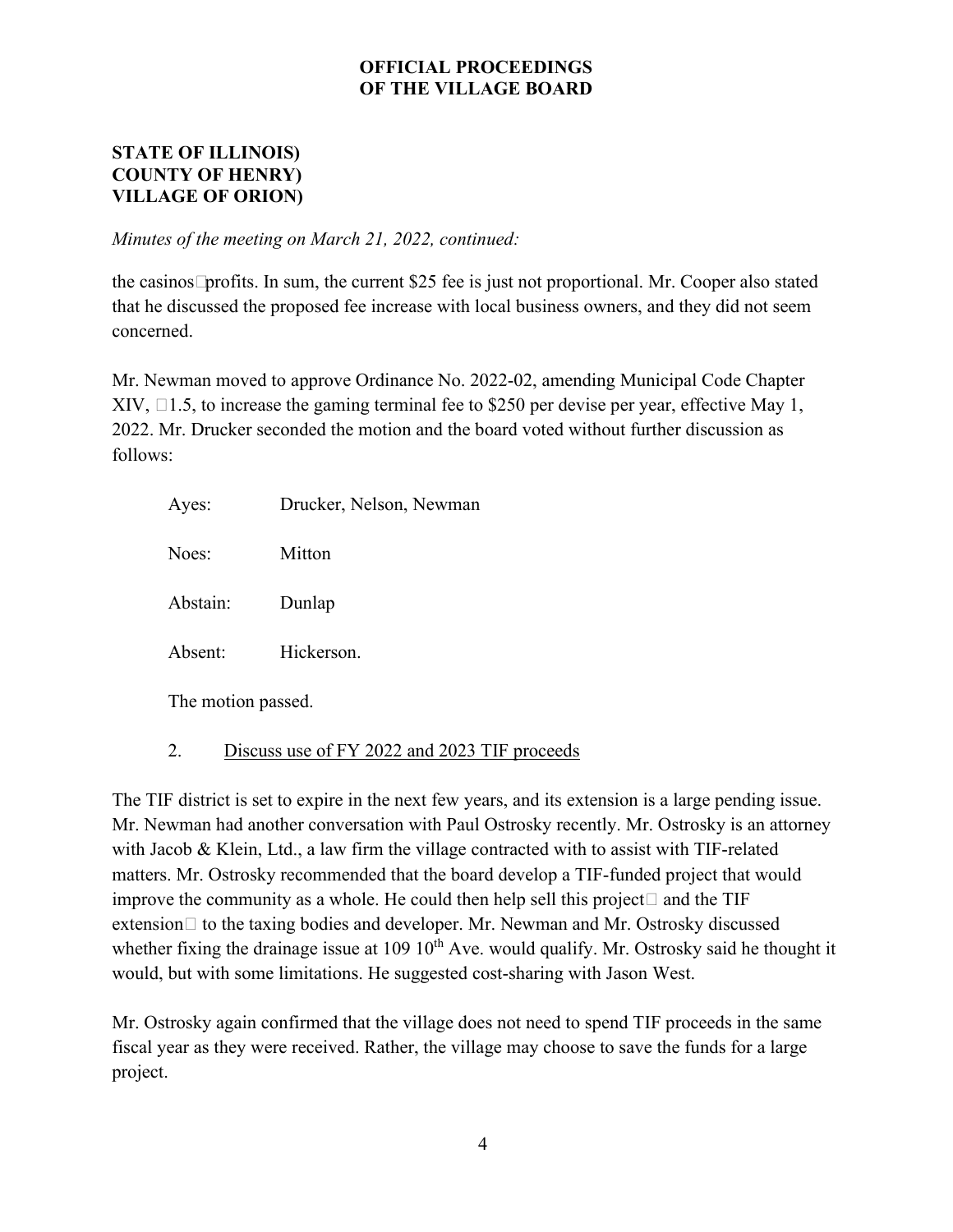## **STATE OF ILLINOIS) COUNTY OF HENRY) VILLAGE OF ORION)**

#### *Minutes of the meeting on March 21, 2022, continued:*

The village may also use TIF proceeds to pay down a loan acquired to fund a TIF-qualifying project. Annawan is currently doing this. Mr. Drucker noted that the village is not in a position to do this, because the TIF is set to expire soon and it is unclear whether it will be extended. Mr. Drucker asked Mr. Newman to confirm that the village needs to come up with a project to sell the TIF extension to the taxing bodies. Mr. Newman said that was a fair summary of Mr. Ostrosky's advice, but there are a lot of other factors to consider.

Mr. Cooper stated that the village needs to come up with a plan soon. The TIF will expire soon, and any proposed extension is going to be a hard sell with the taxing bodies.

There is also a pending issue with the 2021TIF calculation—total value of the increment and individual impacts. Further discussion of this issue with Mr. Ames was reserved for executive session.

## **F. Police**

Deputy Chad Baze put in a budget request of \$45,000 for the purchase of a new squad car. Mr. Newman explained that Deputy Baze's squad car is a 2013 and has 125,000 miles on it. Mr. Newman stated that it is reasonable for the board to plan on replacing the village's squad cars every ten years. While Deputy Baze said he could "squeeze another year" out of his squad, Mr. Newman approved the request.

Mr. Mitton requested more police presence during the wrestling tournament next weekend.

#### **G. Buildings & Grounds**

Trustee Mitton reported that he is still waiting on Tri-City Electric to install the security cameras.

Last week high school football players helped board members take the Christmas tree down in the bandshell.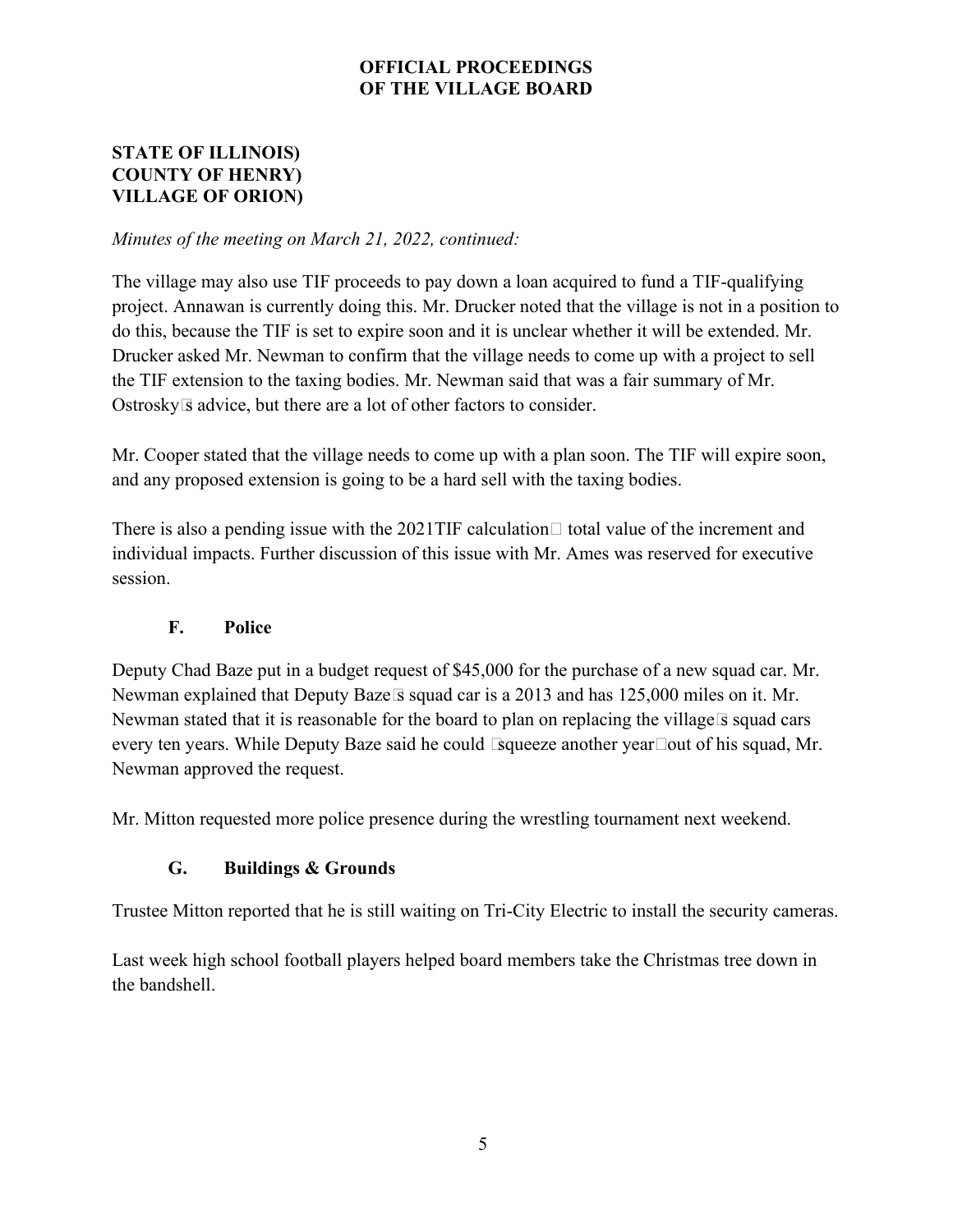#### **STATE OF ILLINOIS) COUNTY OF HENRY) VILLAGE OF ORION)**

*Minutes of the meeting on March 21, 2022, continued:* 

## **H. Human Resources**

1. Take action on draft Ordinance No. 2022-01, amending Municipal Code Chapter VI, § 9.0, and Chapter VII, §§ 1.1, 1.5

The proposed ordinances would clarify municipal code language controlling the process by which the board appoints and set wages for employees. Mr. Drucker would like Mr. Ames to provide a more detailed explanation of the proposed changes before the board votes to approve them.

#### 2. Set employee wages for FY 2023

Mr. Drucker moved to enter executive session to discuss employee wages for FY 2023. Mr. Nelson seconded the motion and the board voted without discussion as follows:

|                       | Ayes: | Drucker, Dunlap, Mitton, Nelson, and Newman |
|-----------------------|-------|---------------------------------------------|
| Noes:<br>None         |       |                                             |
| Hickerson.<br>Absent: |       |                                             |

The motion passed.

## **~BOARD ENTERED EXECUTIVE SESSION~**

#### **~BOARD RESUMED REGULAR SESSION~**

Mr. Nelson moved to raise the pay rate for all permanent, salaried and hourly village employees by 6%, and to set the part-time police rate at \$20/hour, effective May 1, 2022. Mr. Drucker seconded the motion, and the board voted as follows:

Ayes: Drucker, Dunlap, Nelson, and Newman

Noes: Mitton

Absent: Hickerson.

The motion passed.